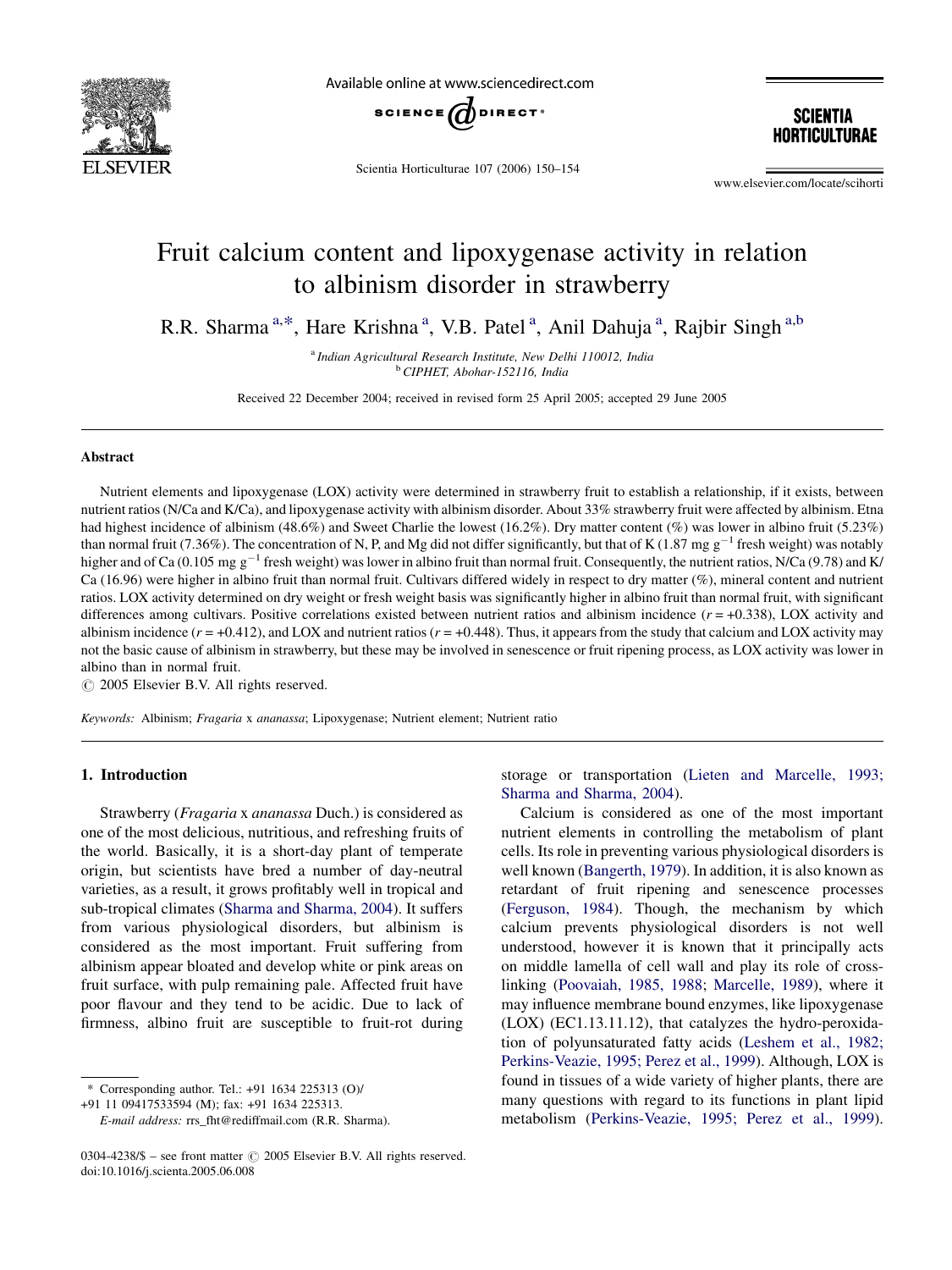However, scientists world over largely agree that it is responsible for the typical breakdown of linolenic acid, and thus responsible for some physiological disorders (e.g. bitter pit and crown spot in apples) [\(Feys et al., 1980](#page-3-0)). Some investigators have confirmed a relationship between LOX expression and ripening process in strawberry [\(Perkins-](#page-4-0)[Veazie, 1995; Perez et al., 1999; Leone et al., 2003](#page-4-0)). Further, it has been demonstrated that LOX activity in fruits during storage is low if K/Ca ratio in fruit is low and vice versa ([Marcelle, 1989\)](#page-3-0), which demonstrates the participatory role of calcium in fruit senescence. Hence, studies were conducted to establish some relationship, if existing, between calcium, lipoxygenase activity and albinism disorder in strawberry.

# 2. Materials and methods

The studies were conducted in the Division of Fruits and Horticultural Technology, Indian Agricultural Research Institute, New Delhi 110012 during 2002–2004. Two hundred runners, each of Chandler, Etna and Sweet Charlie cultivars were procured from IARI, Regional Research Station, Shimla (H.P.) and were planted on raised beds in open field at a distance of  $25 \text{ cm} \times 30 \text{ cm}$ . Plants were uniformly mulched with paddy straw.

## 2.1. Estimation of nutrient elements in fruit

Standard procedures were adopted for determining the mineral nutrient content of normal and albino fruit. After ashing, the residue was dissolved in nitric acid to a final solution concentration of 0.16 M. Phosphorus was determined by colorimetrically, potassium by flame emission, calcium and magnesium by atomic absorption. Nitrogen was measured by colorimetrically after a Kjeldahl digestion. Samples of albino and normal fruit were taken from randomly selected 10 plants/bed, with each sample containing about 500 g (fresh weight) as described by [Lieten and](#page-3-0) [Marcelle \(1993\).](#page-3-0) From each fruit, 3–4 mm thick longitudinal slices were taken, reducing the total weight of the sample to 120–130 g.

## 2.2. Albinism incidence (%)

The albinism incidence was calculated by counting the normal and albino fruit in randomly selected 10 plants/bed, replicated five times. The albinism incidence was represented as percentage.

# 2.3. Preparation of substrate

The substrate was prepared as per the procedure described for apple by [Feys et al. \(1980\)](#page-3-0) with slight modifications. First, linolenic acid (0.1 ml) was dissolved in 1 ml 0.1 N NaOH solution. To this, 150 µL Triton-X-100

was added. The solution was emulsified in an Ultra Turrax for 2 min, and diluted to 50 ml with distilled water. Control emulsion was also prepared in the same way using oleic acid. These emulsions were stored under  $N_2$  at 4 °C in dark for no longer than 10 days.

# 2.4. Preparation of crude enzyme extract

Crude enzyme extract was prepared at  $4^{\circ}$ C, following the method of [Feys et al. \(1980\)](#page-3-0). Diced strawberry fruit (100 g) was thoroughly mixed in Sorvall mixer for 3 min in 100 ml 0.35 M sodium phosphate buffer (pH 7), containing  $1\%$  (v/v) Triton-X-100 and  $10^{-2}$  M Na<sub>2</sub>S<sub>2</sub>O<sub>5</sub>. The slur was homogenized with Ultra Turrax for 2 min. The pH was adjusted to 7 with a few drops of 10N NaOH solution. The homogenate was centrifuged at  $10,000 \times g$  for 20 min (supernatant 1). The pellet so obtained was suspended in 60 ml 0.25 M sodium phosphate buffer containing  $10^{-4}$  M Na<sub>2</sub>S<sub>2</sub>O<sub>5</sub> and the same procedure was followed for homogenization and centrifugation (supernatant 2). Both the supernatants were combined and used as a source of enzyme.

#### 2.5. Measurement of lipoxygenase activity

The lipoxygenase activity was measured polargraphically at 25 °C with a Clark  $O_2$  electrode as described by [Feys et al.](#page-3-0) [\(1980\)](#page-3-0) for apple. Incubation mixture contained 2 ml 0.2 M sodium phosphate buffer (pH 7), 0.3 ml substrate emulsion and 0.7 ml fruit extract. Enzyme activity was calculated from initial rates of  $O_2$  uptake and represented as  $\mu$ katal kg<sup>-1</sup> fresh weight or dry weight. All data are a mean of five runs.

# 2.6. Data analysis

The data generated for different parameters of the experiment were pooled and analyzed, following simple RBD for albinism incidence, and factorial RBD for dry matter content and nutrient elements, and split plot design for lipoxygenase activity [\(Panse and Sukhatme, 1984](#page-3-0)).

#### 3. Results

# 3.1. Dry matter (%), mineral content and nutrient ratios of normal and albino fruit

Albino fruit have significantly lower dry matter content (5.23%) than normal fruit (7.36%). Though, there was no significant difference in the concentration of nitrogen, phosphorus, and magnesium of albino and normal fruit, but the concentration of potassium was significantly higher  $(1.87 \text{ mg g}^{-1}$  fresh tissue weight), and that of calcium was notably lower (0.105 mg  $g^{-1}$  fresh tissue weight) in albino fruit than in normal fruit (1.57 and 0.131 mg  $g^{-1}$  fresh tissue weight, respectively) ([Table 1\)](#page-2-0). Consequently, the N/Ca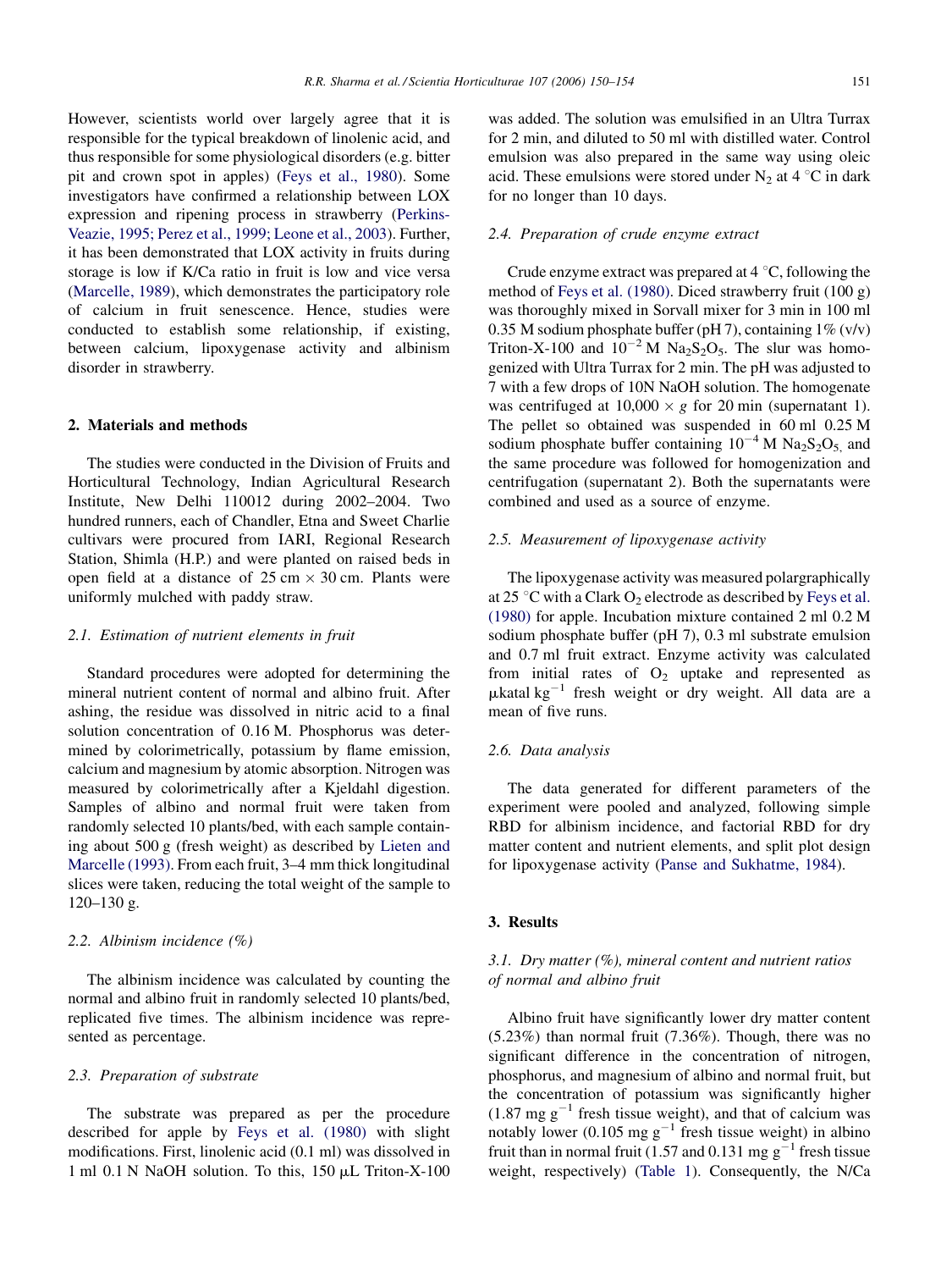<span id="page-2-0"></span>

|                                           |                                                                              |                              |                                           | Dry matter content $(\%)$ and mineral content of albino and normal fruits in different strawberry cultivars <sup>a</sup><br>Mineral content (mg $g^{-1}$ fresh tissue weight) |                              |                                                                                |                                  |                                  |                                                                                |                              |                                                                                |                                  |                                  |                                                                                |                                                     |                                  |                                  |                                           |
|-------------------------------------------|------------------------------------------------------------------------------|------------------------------|-------------------------------------------|-------------------------------------------------------------------------------------------------------------------------------------------------------------------------------|------------------------------|--------------------------------------------------------------------------------|----------------------------------|----------------------------------|--------------------------------------------------------------------------------|------------------------------|--------------------------------------------------------------------------------|----------------------------------|----------------------------------|--------------------------------------------------------------------------------|-----------------------------------------------------|----------------------------------|----------------------------------|-------------------------------------------|
|                                           |                                                                              |                              |                                           | Nitrogen                                                                                                                                                                      |                              | Phosphorus                                                                     |                                  |                                  | Potassium                                                                      |                              |                                                                                | Calcium                          |                                  |                                                                                | Magnesium                                           |                                  |                                  |                                           |
|                                           | NF                                                                           | AF                           | Mean                                      | $\rm{NF}$                                                                                                                                                                     | $\rm AF$                     | Mean                                                                           | NF                               | $\rm AF$                         | Mean                                                                           | $\rm{NF}$                    | AF                                                                             | Mean                             | NF                               | $\rm AF$                                                                       | Mean                                                | NF                               | AF                               | Mean                                      |
| Chandler<br>Etna<br>Sweet Charlie<br>Mean | 7.38<br>7.42<br>7.29<br>7.36                                                 | 5.21<br>5.30<br>5.13<br>5.23 | 6.30<br>6.39<br>6.21<br>$\qquad \qquad -$ | 0.92<br>0.98<br>0.74<br>0.92                                                                                                                                                  | 1.04<br>1.08<br>0.96<br>1.03 | 0.98<br>1.03<br>0.93<br>$\overline{\phantom{0}}$                               | 0.162<br>0.173<br>0.160<br>0.165 | 0.176<br>0.186<br>0.169<br>0.177 | 0.169<br>0.180<br>0.165<br>$\overline{\phantom{0}}$                            | 1.57<br>1.62<br>1.38<br>1.57 | 1.88<br>1.92<br>1.55<br>1.87                                                   | 1.73<br>1.77<br>1.66<br>$\equiv$ | 0.130<br>0.136<br>0.127<br>0.131 | 0.103<br>0.112<br>0.100<br>0.105                                               | 0.117<br>0.124<br>0.114<br>$\overline{\phantom{a}}$ | 0.142<br>0.146<br>0.138<br>0.142 | 0.133<br>0.138<br>0.130<br>0.134 | 0.129<br>0.142<br>0.134<br>$\overline{a}$ |
| CD(0.05)                                  | Fruit type = $0.08$ ; cultivar<br>$= 0.03$<br>fruit $\times$ cultivar = 0.11 |                              |                                           | Fruit type = $0.013$ cultivar<br>$= 0.11$ ;<br>fruit $\times$ cultivar = 0.16                                                                                                 |                              | Fruit type = $0.18$ ; cultivar<br>$= 0.27$ ;<br>fruit $\times$ cultivar = 0.30 |                                  |                                  | Fruit type = $0.11$ ; cultivar<br>$= 0.08$ ;<br>fruit $\times$ cultivar = 0.13 |                              | Fruit type = $0.13$ ; cultivar<br>$= 0.06$ ;<br>fruit $\times$ cultivar = 0.19 |                                  |                                  | Fruit type = $0.18$ ; cultivar<br>$= 0.22$ ;<br>fruit $\times$ cultivar = 0.33 |                                                     |                                  |                                  |                                           |
|                                           |                                                                              |                              |                                           |                                                                                                                                                                               |                              |                                                                                |                                  |                                  |                                                                                |                              |                                                                                |                                  |                                  |                                                                                |                                                     |                                  |                                  |                                           |

| Table 2                                                                                                                      |  |
|------------------------------------------------------------------------------------------------------------------------------|--|
| Albinism incidence (%), mineral nutrient ratios and lipoxygenase activity in albino and normal strawberry fruit <sup>®</sup> |  |

| Cultivar      | Albinism incidence $(\% )$ | Mineral nutrient ratios                                                       |       |      |                                                                             |       |                          |                 | Lipoxygenase activity ( $\mu$ katal kg <sup>-1</sup> )                      |                          |                                                                             |       |       |  |  |
|---------------|----------------------------|-------------------------------------------------------------------------------|-------|------|-----------------------------------------------------------------------------|-------|--------------------------|-----------------|-----------------------------------------------------------------------------|--------------------------|-----------------------------------------------------------------------------|-------|-------|--|--|
|               |                            | N/Ca ratio                                                                    |       |      | K/Ca ratio                                                                  |       |                          | Fresh wt. Basis |                                                                             |                          | Dry wt. Basis                                                               |       |       |  |  |
|               |                            | NF                                                                            | AF    | Mean | NF                                                                          | AF    | Mean                     | NF              | AF                                                                          | Mean                     | NF                                                                          | AF    | Mean  |  |  |
| Chandler      | 35.3                       | 7.21                                                                          | 9.64  | 8.43 | 11.91                                                                       | 17.14 | 14.53                    | 0.411           | 0.530                                                                       | 0.471                    | 0.624                                                                       | 0.740 | 0.682 |  |  |
| Etna          | 48.6                       | 7.08                                                                          | 10.10 | 8.59 | 12.08                                                                       | 18.25 | 15.17                    | 0.426           | 0.552                                                                       | 0.489                    | 0.678                                                                       | 0.798 | 0.738 |  |  |
| Sweet Charlie | 16.2                       | 5.82                                                                          | 9.60  | 7.71 | 10.87                                                                       | 15.50 | 13.19                    | 0.369           | 0.472                                                                       | 0.421                    | 0.595                                                                       | 0.690 | 0.643 |  |  |
| Mean          | 33.4                       | 6.70                                                                          | 9.78  |      | 11.62                                                                       | 16.96 | $\overline{\phantom{0}}$ | 0.402           | 0.518                                                                       | $\overline{\phantom{0}}$ | 0.632                                                                       | 0.742 |       |  |  |
| CD(0.05)      | 4.8                        | Fruit type = $0.18$ ; cultivar<br>$= 0.13$ ; fruit $\times$ cultivar $= 0.21$ |       |      | Fruit type = $0.16$ ; cultivar = $0.14$ ;<br>fruit $\times$ cultivar = 0.19 |       |                          |                 | Fruit type = $0.21$ ; cultivar = $0.23$ ;<br>fruit $\times$ cultivar = 0.26 |                          | Fruit type = $0.22$ ; cultivar = $0.25$ ;<br>fruit $\times$ cultivar = 0.26 |       |       |  |  |

<sup>a</sup> NF: normal fruit, AF: Albino fruit.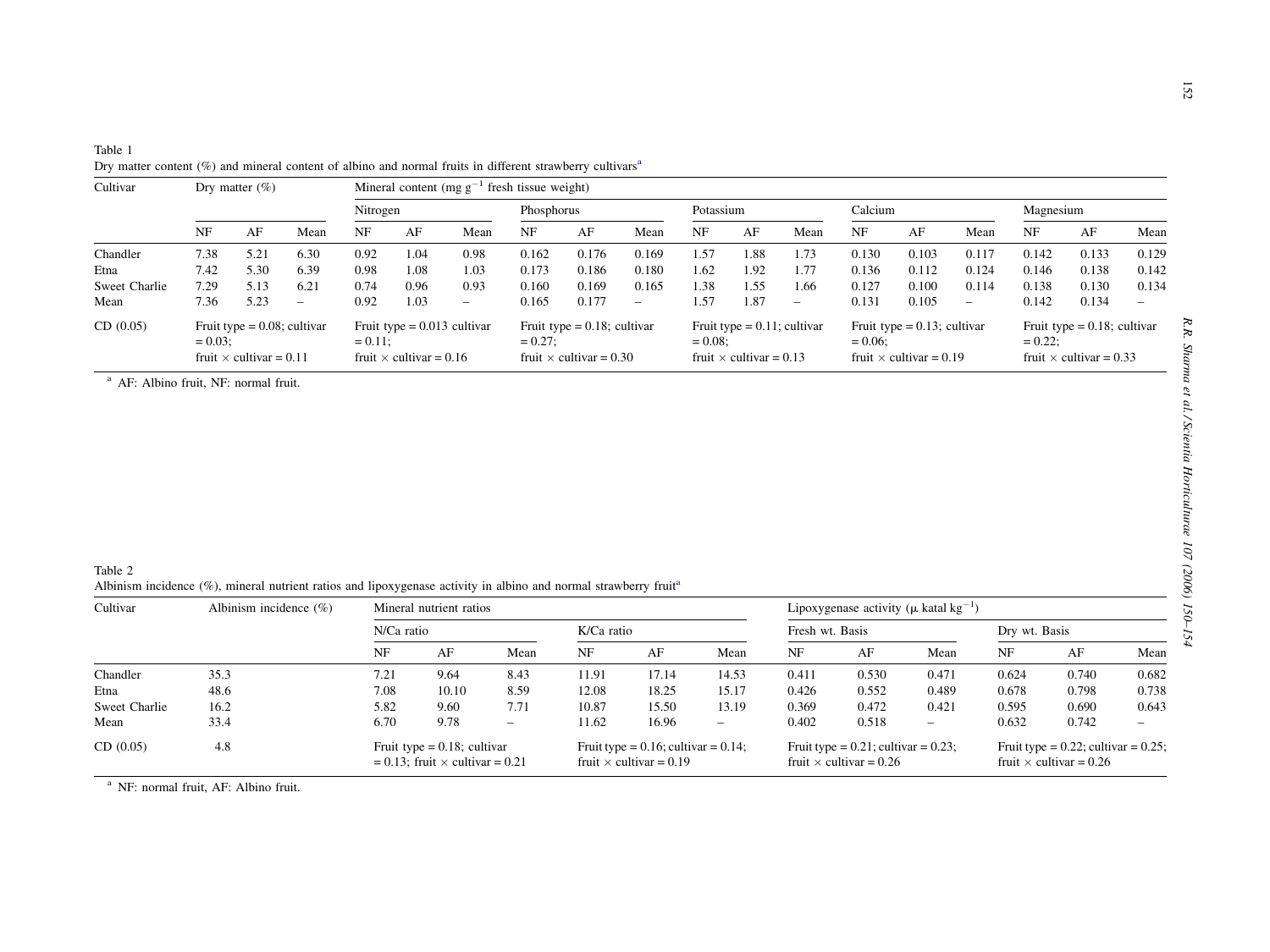<span id="page-3-0"></span>(9.78) and K/Ca (16.96) nutrient ratios for albino fruit were much higher than the nutrient ratios of normal fruit (6.70 and 11.62, respectively) [\(Table 2\)](#page-2-0). Further, dry matter (%), mineral nutrient content and nutrient ratios were also significantly influenced by cultivars, and the interaction between fruit type  $\times$  cultivar.

## 3.2. Albinism incidence

Irrespective of cultivar, nearly 33% fruit were affected by albinism, with greater variability among cultivars. Etna produced albino fruit (48.6%) in higher proportion and Sweet Charlie with the lowest proportion (16.2%) [\(Table 2\)](#page-2-0). Consequently, Etna produced lowest percentage of normal fruit (51.4%) and Sweet Charlie the highest (83.8%).

## 3.3. Lipoxygenase activity

Lipoxygenase activity expressed on per fresh or per dry weight basis, was significantly higher (0.518 and 0.632  $\mu$ katal kg<sup>-1</sup>, respectively) in albino fruit than normal fruit, which was significantly influenced by cultivars. The activity was maximum in Etna and lowest in Sweet Charlie ([Table 2\)](#page-2-0). The interaction, fruit type  $\times$  cultivar for lipoxygenase activity was also significant.

# 3.4. Correlation between nutrient ratios and lipoxygenase activity with albinism incidence

The correlations between LOX activity and albinism incidence  $(r = +0.412)$ , LOX and nutrient ratios  $(r = +0.448)$ and nutrient ratios and albinism incidence  $(r = +0.336)$  were significantly positive.

## 4. Discussion

Nearly 33% strawberry fruit were affected by albinism, a serious disorder, which was first described by [Ulrich \(1971\)](#page-4-0) in green house grown 'Elsanta' strawberry, and later by [Sharma and Sharma \(2003a\)](#page-4-0) in open-field grown strawberries. Further, cultivars differed greatly in terms of producing albino fruit. Etna produced maximum percentage of albino fruit and Sweet Charlie the minimum, which may be attributed to genetic variability existing among the cultivars, as reported by [Sharma et al. \(2003\)](#page-4-0) and [Sharma and Sharma](#page-4-0) [\(2003a,b\)](#page-4-0).

Dry matter content of albino fruit was lower than normal fruit. Lower dry matter content in albino fruit than normal fruit indicated that albino fruit are more hydrated, which may be due to increased competition between leaves and fruits for different nutrients during the period of excessive vegetative growth, because luxuriant growth favours albinism in strawberry ([Sharma and Sharma, 2003b\)](#page-4-0).

Among nutrients, potassium was notably higher and calcium was lower in albino fruit than normal fruit, which might have resulted in higher ratios for N/Ca and K/Ca for albino fruit, thereby giving some indications that albino fruit are physiologically riper and more senescent than normal fruit, though they have poor colour development (Marcelle, 1984; Sharma and Sharma, 2003a,b). This is further supported by the observation that LOX activity was greater in albino than normal fruit. Lieten and Marcelle (1993) have also observed lower LOX for albino than normal/healthy fruit. Similarly, Cutting et al. (1992) have also shown that calcium content of avocado decreased and K/Ca ratio increased as the fruit matured. This supports the contention that calcium deficiency is not basically responsible for albinism in strawberry. It has also been demonstrated in Elsanta cultivar by Lieten and Marcelle (1993), which suffers badly from albinism. Further, due to significant positive correlation between LOX and albinism, it appears that lipoxygenase activity may have some relationship with albinism. These observations support the findings of earlier workers that calcium is not directly involved in albinism in strawberry. However, LOX may be involved in senescence due to which, it might have increased in albino fruit (Lieten and Marcelle, 1993). Similarly, LOX has been reported to be involved in ripening process in strawberry fruit [\(Perkins-](#page-4-0)[Veazie, 1995; Perez et al., 1999; Leone et al., 2003\)](#page-4-0), and thus, albino fruit have lower LOX activity due to poor colour development in them.

# References

- Bangerth, F., 1979. Calcium related physiological disorders of plants. Ann. Rev. Plant Phytopathol. 17, 97–122.
- Cutting, J.G.M., Wolstenholme, B.N., Hardy, J., 1992. Increasing relative maturity alters the base mineral composition and phenolic concentration of avocado fruit. J. Hortic. Sci. 67, 761–768.
- Ferguson, I., 1984. Calcium in plant senescence and fruit ripening. Plant Cell Environ. 7, 477–489.
- Feys, M., Naesens, W., Tobback, P., Maes, E., 1980. Lipoxygenase acitivty in apples in relation to storage and physiological disorders. Phytochemistry 19, 1009–1011.
- Leone, A., Gerardi, C., Leo, L., Laddomada, B., Conti, A., Bisson, C., Valentinit, S., Zacheo, G., 2003. Analysis of protein expression and the production of aroma compounds during strawberry ripening. Acta Hortic. 626, 359–365.
- Leshem, Y.Y., Wurzburger, Y., Frimer, A.A., Barness, G., Ferguson, I.B., 1982. Calcium and calmodulin metabolism in senescence: inter-relation of lipoxygenase and superoxide dismutase with ethylene and cytokinin. In: Waring, P.F. (Ed.), Plant Growth Substances, Academic Press, New York, pp. 569–578.
- Lieten, F., Marcelle, R.D., 1993. Relationships between fruit mineral content and the 'albinism' disorder in strawberry. Ann. Appl. Biol. 123, 433–439.
- Marcelle, R.D., 1984. Mineral analysis and storage properties of fruit. In: Martin-Prevel, P. (Ed.), VIth International Colloquium for the Optimization of Plant Nutrition, vol. 2. AIONP/GERDAT, Montppellier, pp. 365–371.
- Marcelle, R.D., 1989. Ethylene formation, lipoxygenase activity and calcium content in apple cv. Jonagold. Acta Hortic. 258, 61–68.
- Panse, V.G., Sukhatme, P.V., 1984. Statistical Methods for Agricultural Workers, third ed. ICAR, New Delhi, India.